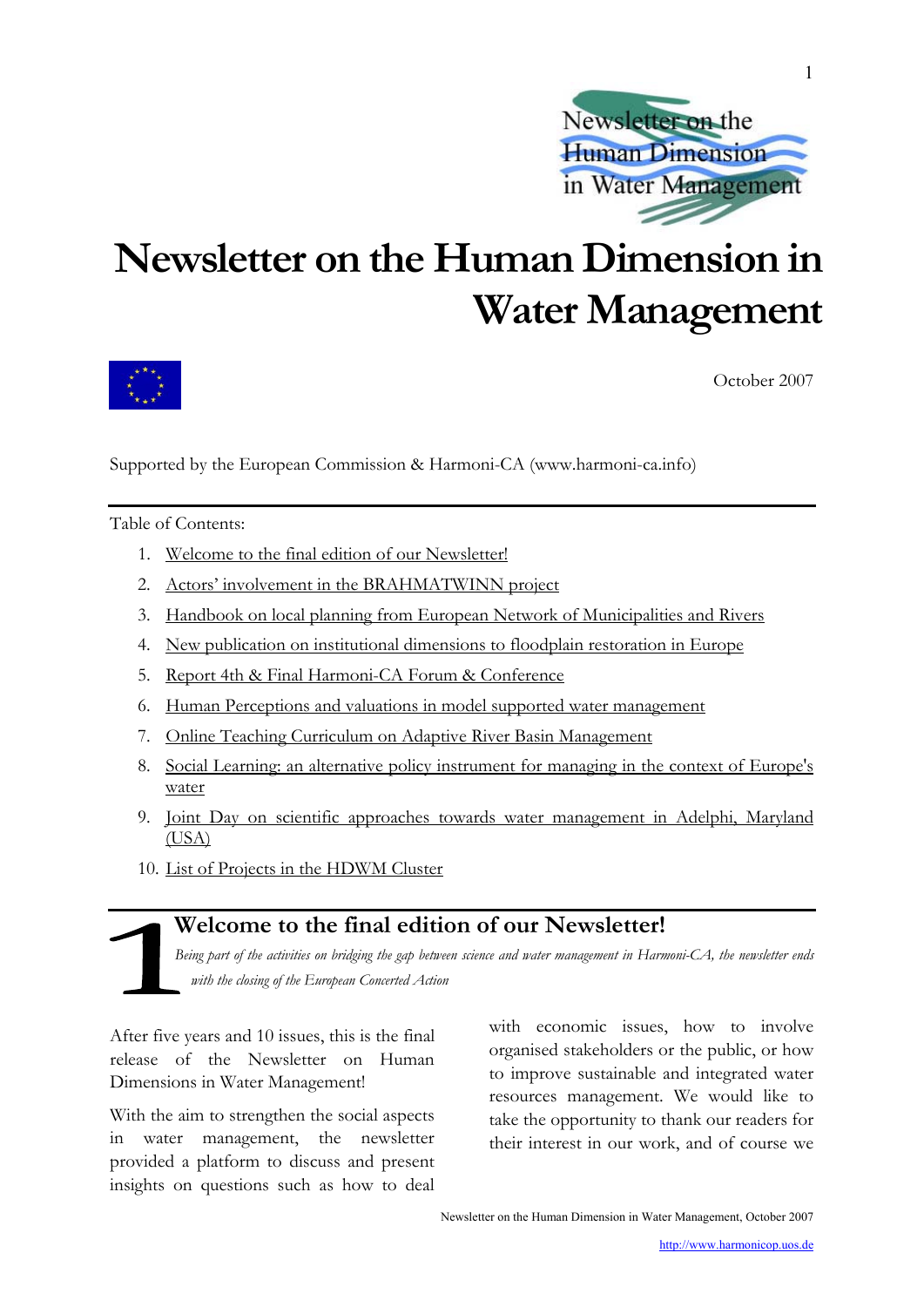<span id="page-1-0"></span>would like to thank all contributors for making this newsletter so interesting.

If you want to stay informed on issues concerning the human dimensions we would like to draw your attention to especially two publications:

 - the newsletter of the NeWater project (New Approaches to Adaptive Water Management under Uncertainty) and

 - the newsletters from TIAS see [www.tias](http://www.tias-web.info/)[web.info](http://www.tias-web.info/) addressing issues from the Integrated Assessment community.

## **Actors' involvement in the BRAHMATWINN project**

*Institutional and stakeholder groups' profiles and their interactions in the Upper Danube (Europe) and the Upper Brahmaputra (SE-Asia) river basins, by Yaella Depietri and Alessandra Sgobbi, Fondazione Eni Enrico Mattei*

In 2006 the BRAHMATWINN EU project has been launched with the overall objective of enhancing capacity to carry out an adaptive integrated water resources management (IWRM) approach in the Upper Danube (Europe) and the Upper Brahmaputra (SE-Asia) river basins with headwater catchments in glaciered alpine mountain massifs. Specific attention is given to the impacts from likely climate change, and to the transfer of professional expertise, approaches and tools based on case studies. The final product of this activity will be a user-friendly, web based IWRM System (IWRMS). One of its components is the NetSyMod methodological framework. This approach has been developed within FEEM[1](#page-1-1)'s Natural Resource Management research team and represents an attempt to facilitate the integration of actors' concerns and preferences in problem structuring and

<span id="page-1-1"></span>1 Fondazione Eni Enrico Mattei (FEEM) www.feem.it

1

analysis, culminating in the development models and policy alternatives which result from the transparent aggregation of actors' valued and objectives. During the first year of the BRAHMATWINN project implementation the first phase of the NetSyMod approach, the "Actor Analysis", has been carried out by local partners through structured interviews. Within the DL 4 ("Assessment of the human dimension"), the report "Institutional and stakeholder groups' profiles and their interactions" relates on the progress with this first phase of actors' involvement activities in three test site areas. Even though interviews were carried out within limited time and resource conditions, several interesting remarks can be derived from the analysis. For instance, there is wide agreement among stakeholders in the Lhasa (Tibet) area that technologies and tools which may help local authorities and stakeholders to deal with water scarcity problems could be a useful focus for the project. While in the Salzach Catchment (Austria) stakeholders appreciate being contacted and being informed about the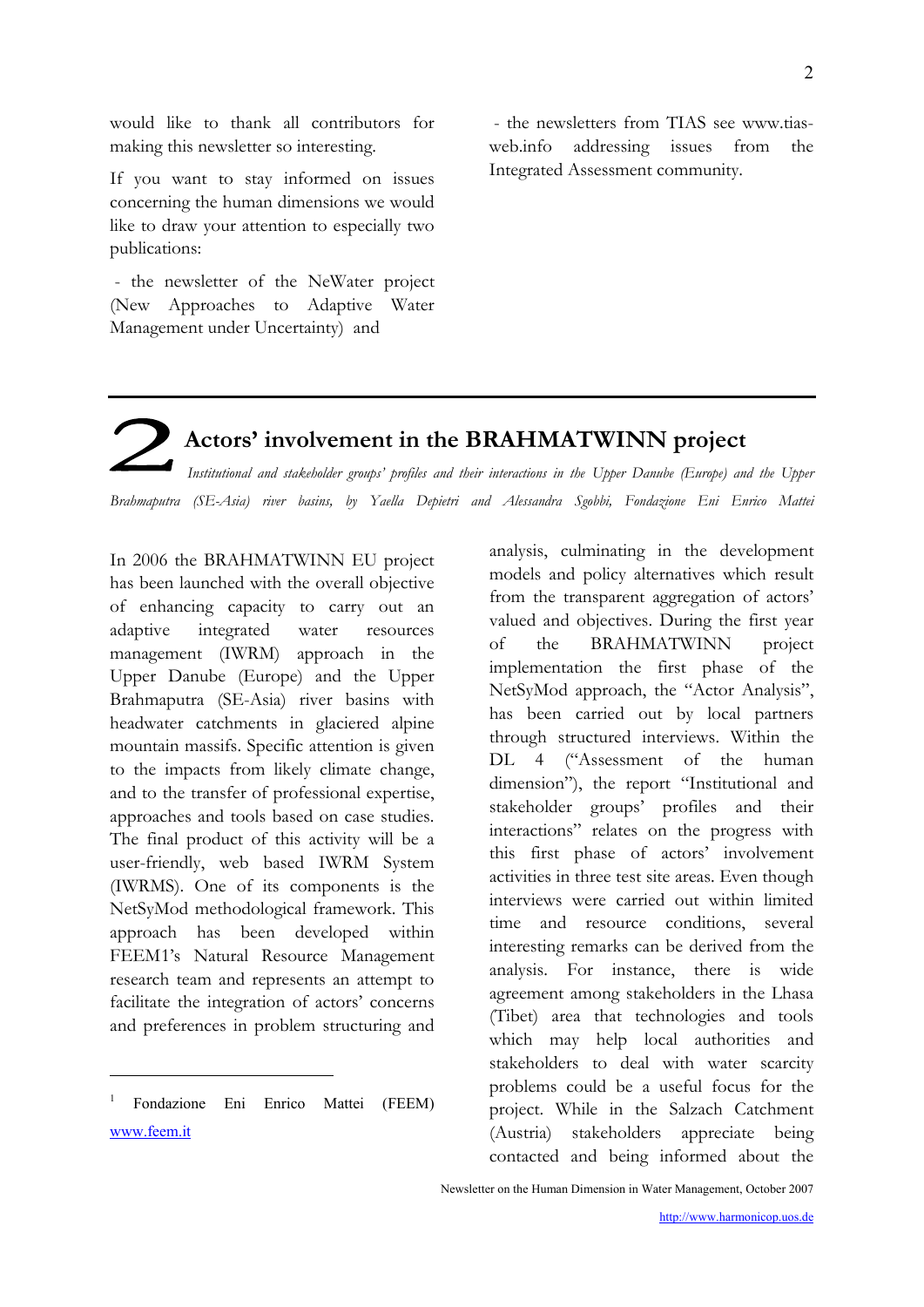<span id="page-2-0"></span>activities of the project, there is a reluctance to be actively involved, highlighting "stakeholders' fatigue" among European actors.

For further information on this project: [http://www.brahmatwinn.uni-jena.de](http://www.brahmatwinn.uni-jena.de/)

For further information on NetSyMoD: [http://www.netsymod.eu](http://www.netsymod.eu/)

## **News from the European Network of Municipalities and Rivers**

*Handbook for water managers on local planning*

The key aim of the Handbook "Water: local planning and management" is to share good practice concerning water management. The Handbook therefore addresses two audiences. Firstly, the main target group of the ENMaR project, namely municipalities and stakeholders at the local level can compare their circumstances with other river basins and can learn from what others are doing. Secondly, decision-makers will be able to gain an overall impression of the current situation concerning water management and its related fields.

A chapter is given to each of the project's key themes (spatial planning, tourism, water management, agriculture and forestry) which highlight differences and similarities among the regions. Due to the high importance

placed on public participation, a chapter on stakeholder engagement has also been included. Further on, the handbook contains 60 case studies, selected from good examples of projects on-the-ground in the ENMaR regions. These local case studies are ongoing or planned to contribute the aims of the WFD. Although there are many good examples relevant to the ENMaR themes, only two case studies per theme from each ENMaR region introduced signposting to where more detailed information can be found including contact details. The aim is to provide a snapshot of progress in this field and to highlight a range of good examples from across Europe.

The handbook will be available on [www.enmar.org](http://www.enmar.org/) by the end of October 07.

## **New publication on institutional dimensions to floodplain restoration in Europe**

*Timothy Moss and Jochen Monstadt (eds.) (2007): Restoring Floodplains in Europe: Policy Contexts and* 

#### *Project Experiences. IWA Publishing, London.*

This new book addresses the complex institutional dimensions to restoring floodplains. Despite the recent surge of interest in restoring floodplains among policy and research circles, as well as in the public domain, very few schemes for restoring functional floodplains have been put into practice in Europe to date. This book explores the reasons behind this discrepancy between interest and applications with an original, comparative analysis of the institutional drivers and

Newsletter on the Human Dimension in Water Management, October 2007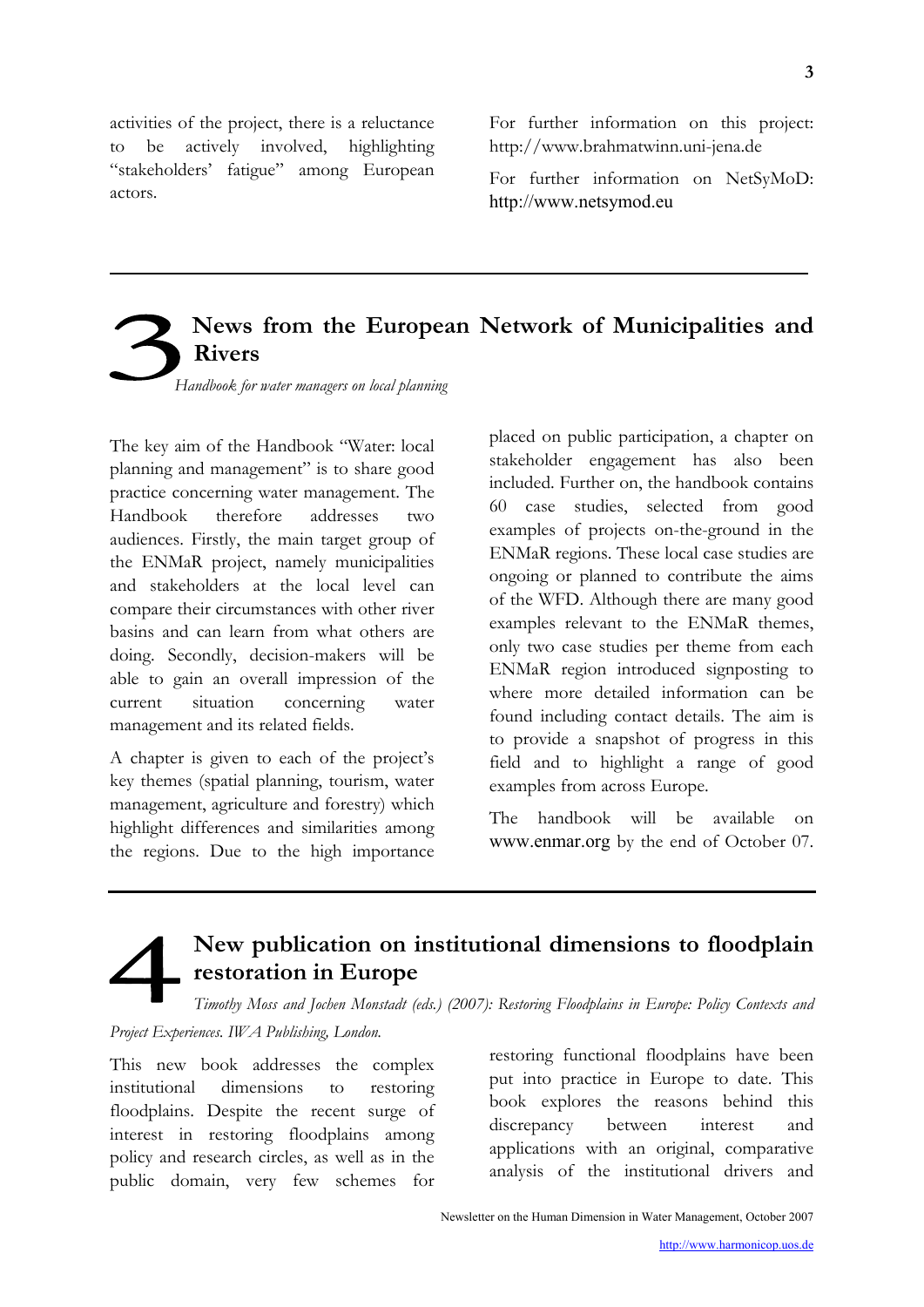<span id="page-3-0"></span>constraints of floodplain restoration in Europe.

It explains why so few projects have been successfully implemented, how recent policy shifts are creating new opportunities for floodplain restoration and what lessons for policy development and project management can be drawn from in-depth analysis of past and present schemes. At a time of rapidly growing interest in restoring floodplains as an important component of efforts to improve flood protection, enhance riparian habitats, strengthen catchment management, raise water quality and pursue integrated rural development, the book critically appraises the relationship between macrolevel policy development and enforcement and micro-level project design and implementation.

The book begins with two chapters setting out the case for floodplain restoration and assessing the relevant drivers and constraints of EU policy. The next three chapters

analyse the policy contexts of floodplain restoration in France, Germany and Britain, addressing the principal drivers and constraints in the fields of water management, flood protection, nature conversation, spatial planning and agriculture. This is followed by six case studies of schemes to restore floodplains (two from each country studied), divided between early schemes of the mid-1990s and ongoing schemes of today. The early generation schemes are: Rheinvorland-Süd (Germany), Bourret (France) and the Long Eau (England). The later generation schemes are: Lenzen (Germany), La Bassée (France) and the Parrett Catchment Project (England). The book concludes by drawing lessons from the principal findings and providing recommendations for ways of developing policy and designing projects for restoring floodplains in the future.

For further information: Contact IWA Publishing on [www.iwapublishing.com](http://www.iwapublishing.com/)

### **Report 4th & Final Harmoni-CA Forum & Conference**

*Results of European research projects can be linked to through [www.harmoni-ca.info](http://www.harmoni-ca.info/) or www.wise-rtd.info.*

A major step has been made in narrowing the gap between research developments and their application in water management. The Final Harmoni-CA conference on 'European Research Input to River Basin Management' held on September 25-27 in Brussels marked the completion of a major EU research programme (FP5 on catchment modelling). The conference provided a platform for meeting offers and demands of policy makers, water managers, consultants and researchers from 24 European countries.

Water managers and researchers received overviews on existing knowledge networks

and discussed on near future issues of European research with EC representatives.

A wide range of new technologies, software tools, synthesis reports and practical guidance documents was presented. These products cover a variety of topics such as: the response of lakes to climate change, experiences with decision support systems in river basin management, experiences in knowledge exchange and management of transboundary catchment areas; economic assessments, how to assess and deal with uncertainty and biological variability and how to improve participatory processes in water management (see also next section).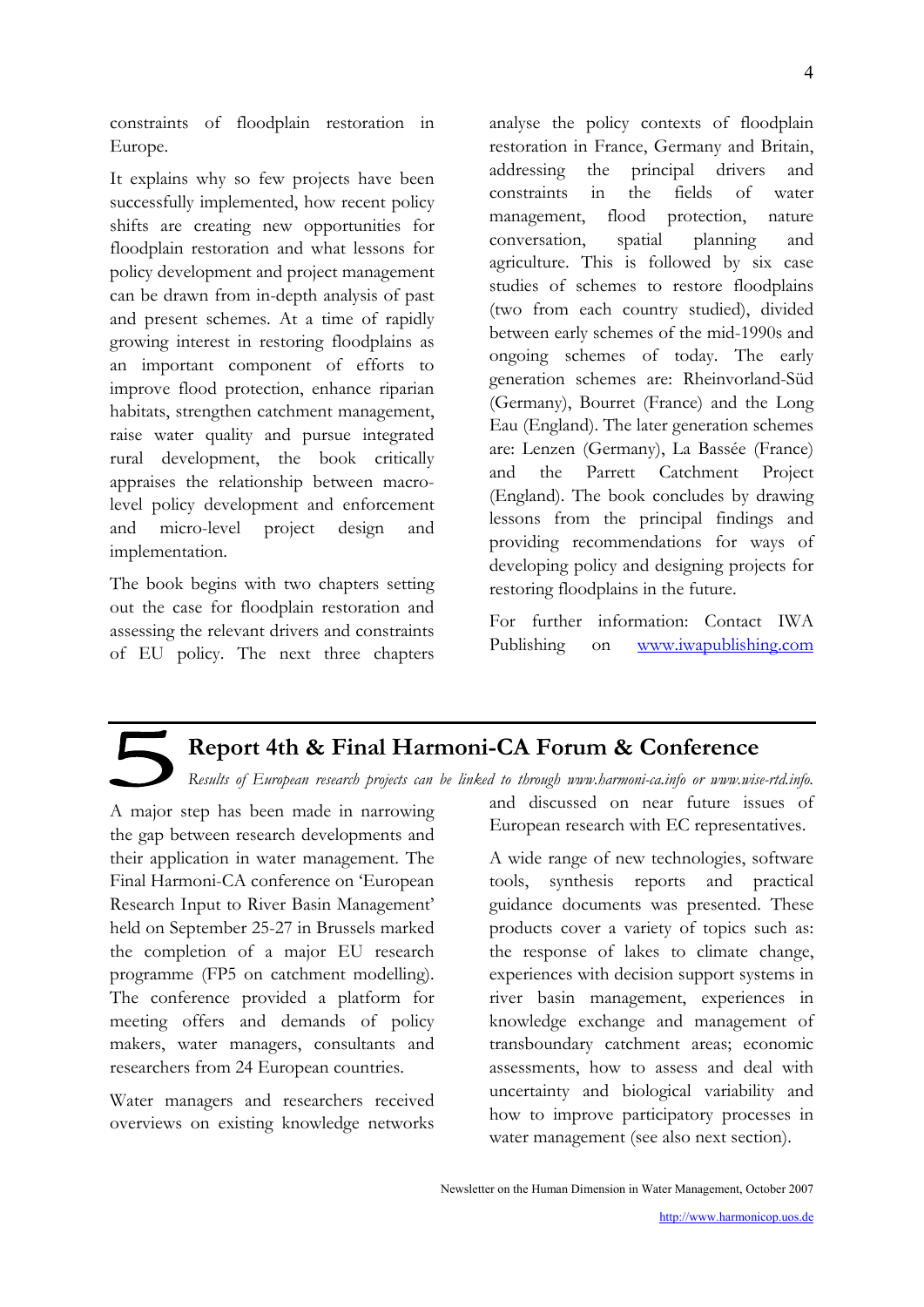<span id="page-4-0"></span>All these results of European research are now easily available through product reports, synthesised overview documents, a series of leaflets with client-focussed summaries and web-based information exchange systems (see [www.harmoni-ca-info](http://www.harmoni-ca-info/)). Furthermore, the available European knowledge and technologies have been linked to the actual phases in the Water Framework and Flood directives in the new WISE-RTD web portal ([www.wise-rtd.info](http://www.wise-rtd.info/)).

## **Human Perceptions and valuations in model supported water management**

*Harmoni-CA Guiding document on human dimensions aims making the human dimensions of water management more transparent* 

Water resources management has a strong and successful engineering tradition based on controlling environmental problems with technical solutions. In this context, belief systems, human attitudes and collective behaviours have been treated as external boundary conditions but not as integral part of management objectives and strategies. However, the situation has started to change dramatically. The importance of water governance and stakeholder and public participation in water management is now widely recognized.

The European Water Framework Directive shows clear signs of a change in governance style. Integrated management plans at basin scale must be developed and implemented in a participatory fashion.

How should we manage our water resources? How should we seek to balance economic and demographic pressures, human water needs, environmental water needs, and a changing climate?

Such problems manifest themselves through differences rooted fundamentally in human values and beliefs and have been termed wicked for they admit no single formulation or solution.

Computer-based modelling tools are considered useful sources of support in the process of tackling complex, wicked problems. But how do human perceptions and values influence the development and use of such tools?

Model developers and users need to address the issue of human dimensions of modelling by making transparent the choices of variables, indicators etc. that are included in the models, and the reasons why others have been excluded. While no model can include all possible factors, it is important to raise awareness of the ways that models selectively influence our perceptions of water problems and possible solutions.

The Harmoni-CA Guiding document wants to raise awareness of the impact of the different human perceptions and valuations on the development of computer-based modelling tools, and on the use of those tools for decision making. In addition it gives an introduction on methods to integrate human perceptions and valuations in the development and use of modelling tools, e.g. by presenting examples on participatory modelling and on scenario modelling.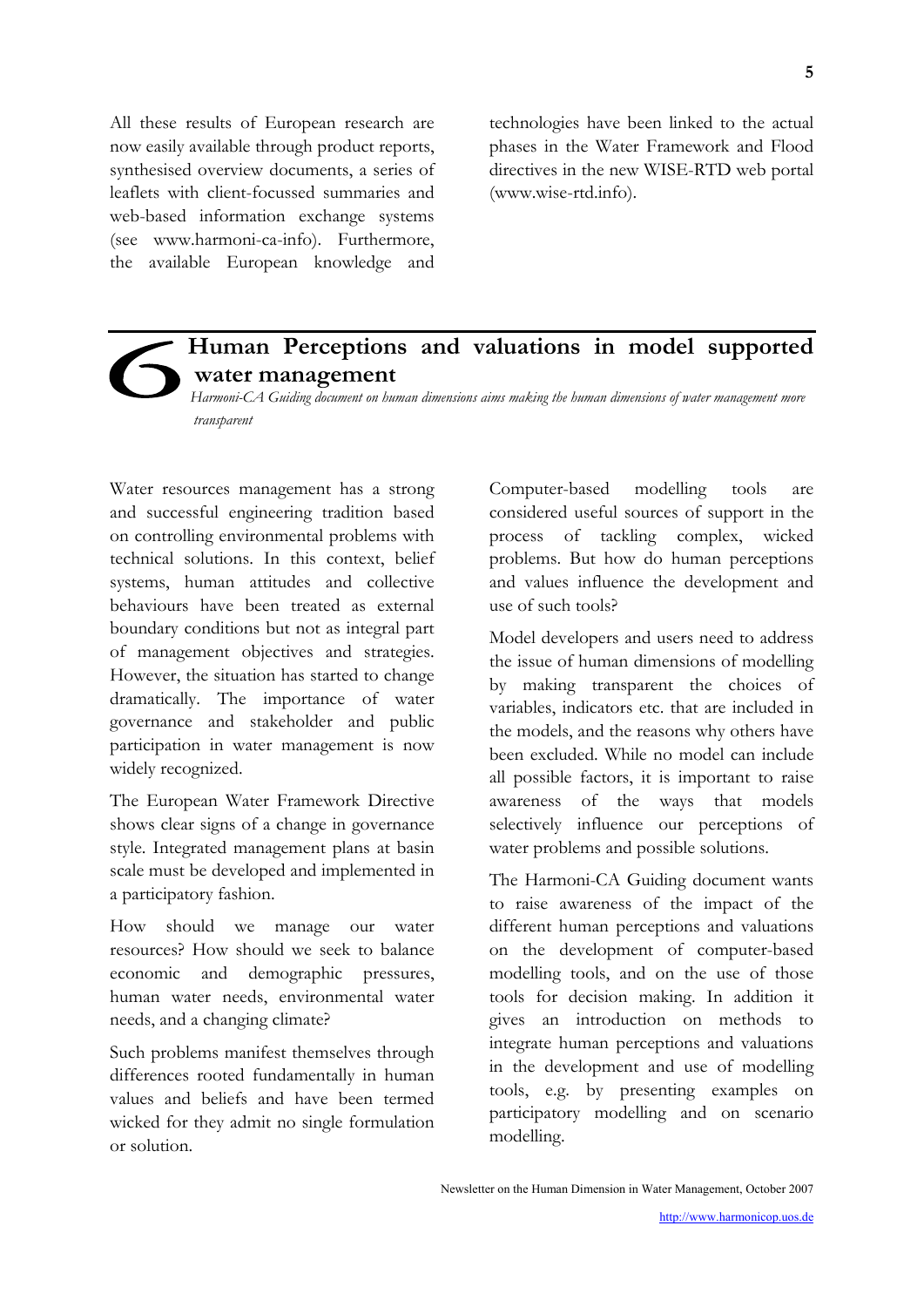<span id="page-5-0"></span>P. Bots, G. Gooch, B. S. McIntosh, C. Pahl-Wostl: "Harmoni-CA Guiding document on Integration of the Human Dimension in Model supported Water

#### Management"

The report can be looked into at [www.harmoni-CA.info/products](http://www.harmoni-ca.info/products) by the end of November.

## **Online Teaching Curriculum on Adaptive River Basin Management**

*Modules available for downloading in Autumn 2007*

An academic curriculum on adaptive river basin management is under development for teaching at universities at the Master's and PhD levels. The teaching materials will be published in late 2007 as downloadable modules on the internet for interested instructors of Environmental and Resources Management, Hydrology, Public Policy, and other fields that may include studies in water resources management.

The broader learning goals of this curriculum are to teach students about:

Water issues in the context of global change

Concepts of adaptive water resources management

The role of adaptive management in IWRM Methods and tools for adaptive river basin management

contact workshop@usf.uni-osnabrueck.de.

Making the transition to adaptive river basin management

Although all teaching materials will be available in English only, the curriculum will be geared as much as possible to an international audience, with examples drawn from cases in variety of countries.

An orientation of the teaching curriculum and will take place on Monday November 12 at the CAIWA 2007 International Conference on Adaptive and Integrated Water Management in Basil: http://www.newater.uos.de/caiwa/

Further information about the curriculum and specific topics included can be found at: <http://www.newater.info/everyone/2654> or contact Caroline van Bers (cvbers@usf.uos.de)

## **Social Learning: an alternative policy instrument for managing in the context of Europe's water**

*SLIM project published a special edition in Environmental Science & Policy* 

Water management in Europe is in a state of flux as the implications of the European Water Framework Directive (WFD) unfold in practice. The research of SLIM (Social Learning for the Integrated Management and sustainable use of water at catchment scale) project ran in parallel with the introduction of the WFD, but adopted throughout a broader perspective than just the WFD.

The content of this special issue is organised following a simple logic. In the first paper the historical rationale for the project and the project's design aims and realisations are described; this paper deals with 'why' questions (Ison, Röling and Watson, 2007).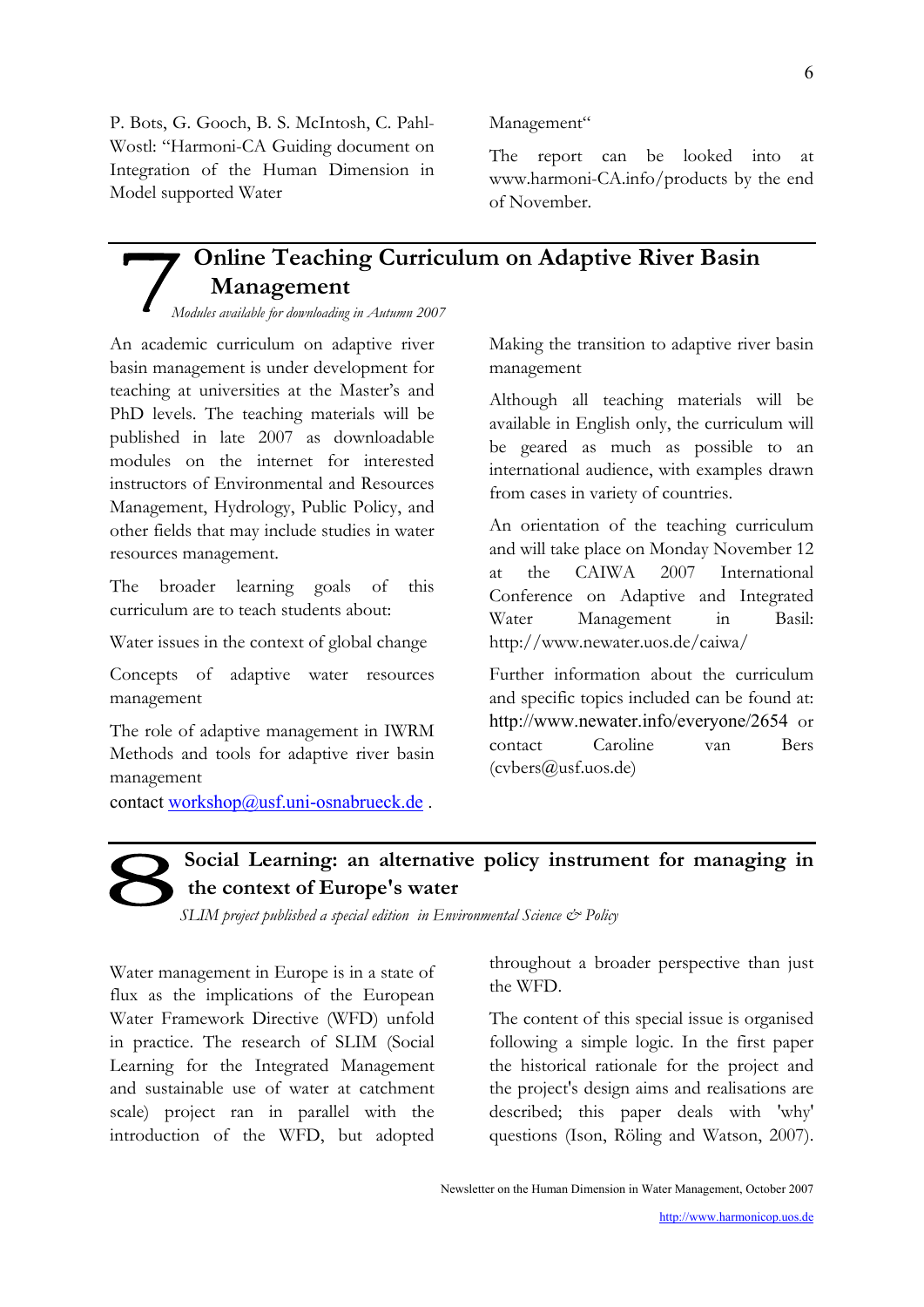<span id="page-6-0"></span>The focus is on the nature of complex natural resource situations, called 'resource dilemmas' and the methodological challenge this presents for researchers. Particular attention is paid to whether and how science can make sense of, and contribute to the management of complex situations such as water catchments.

The second paper considers the 'why?' of social learning, considering what kinds of learning are needed in the situations described in paper 1. It explores the history of social learning in theoretical terms, contextualises the SLIM project's overall use of learning and social learning theories and draws out some of the implications for environmental policy and practice (Blackmore 2007). Scientific traditions are very much a part of this history because understanding and assumptions about why, what and how people learn have changed over time. Whilst conceptions of social learning are contested, most perspectives raise significant questions about the nature of knowledge and the processes of knowing; these are discussed.

The next four papers, from the different countries involved in the project, are the

'what?' - descriptions of the situations, what was done and so on. Two heuristic diagrams are used to organise the papers from the Netherlands (Jiggins et al. 2007), France (Steyeart et al. 2007), Italy (Toderi et al. 2007) and the UK (Collins et al. 2007).

The final paper (Steyaert and Jiggins, 2007) is essentially about 'so what?' at the level of the whole project. The main research findings are reified in a set of heuristics that can be used to explore the interplay between understandings and practices in situations such as water catchments when social learning is to be facilitated. The findings raise significant methodological questions and capacity building issues and highlight political concerns about the nature of sociotechnical democracy particularly in terms of the relationship between science and policy.

Blackmore, C.P., Ison, R.L. & Jiggins, J. (2007) Social learning: an alternative policy instrument for managing in the context of Europe's water. Editorial, Special Edition, Environmental Science & Policy 10 (6) 493- 498.

## **Joint Day on scientific approaches towards water management in Adelphi, Maryland (USA)**

*In May, three associations, the International Water Association – Specialist Group on Systems Analysis and Integrated Assessment (IWA-SAIA), The Integrated Assessment Society (TIAS) & the Global Water Systems Project (GWSP) met to share their respective experiences in scientific approaches specifically towards the issue of uncertainty analysis and models in decision making* 

Through this activity the scientific communities involved attempted to strengthen the interconnections between the social and natural sciences within the field of modelling the social-environmental system.

The day of diverse and thought-provoking presentations and discussions concluded with a panel discussion to reflect on the role

of models and uncertainty in bridging of policy and science.

Several areas to be considered for future research and cooperation in order to support bridging the gap include:

developing ensembles of different modelling approaches (see work being done at Stanford);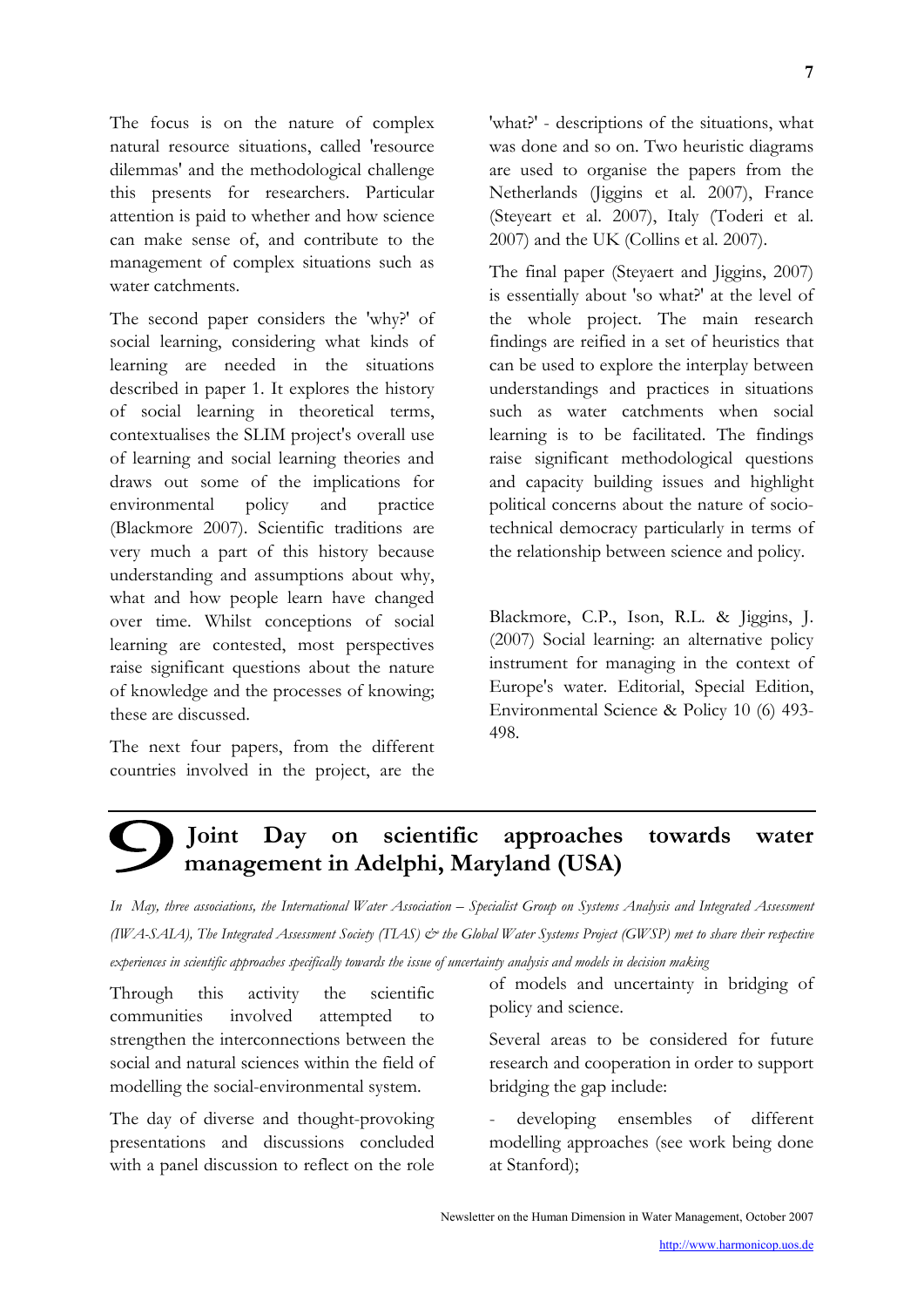- analysis of the interactions between scientists and policy makers;

- a lexicon/glossary such as that being developed by GWSP to support communication between all sectors

Also, the researchers saw a need to develop their client base within their respective associations and develop their ability to influence them. They felt also a need to get better at involving policy makers in these discussions.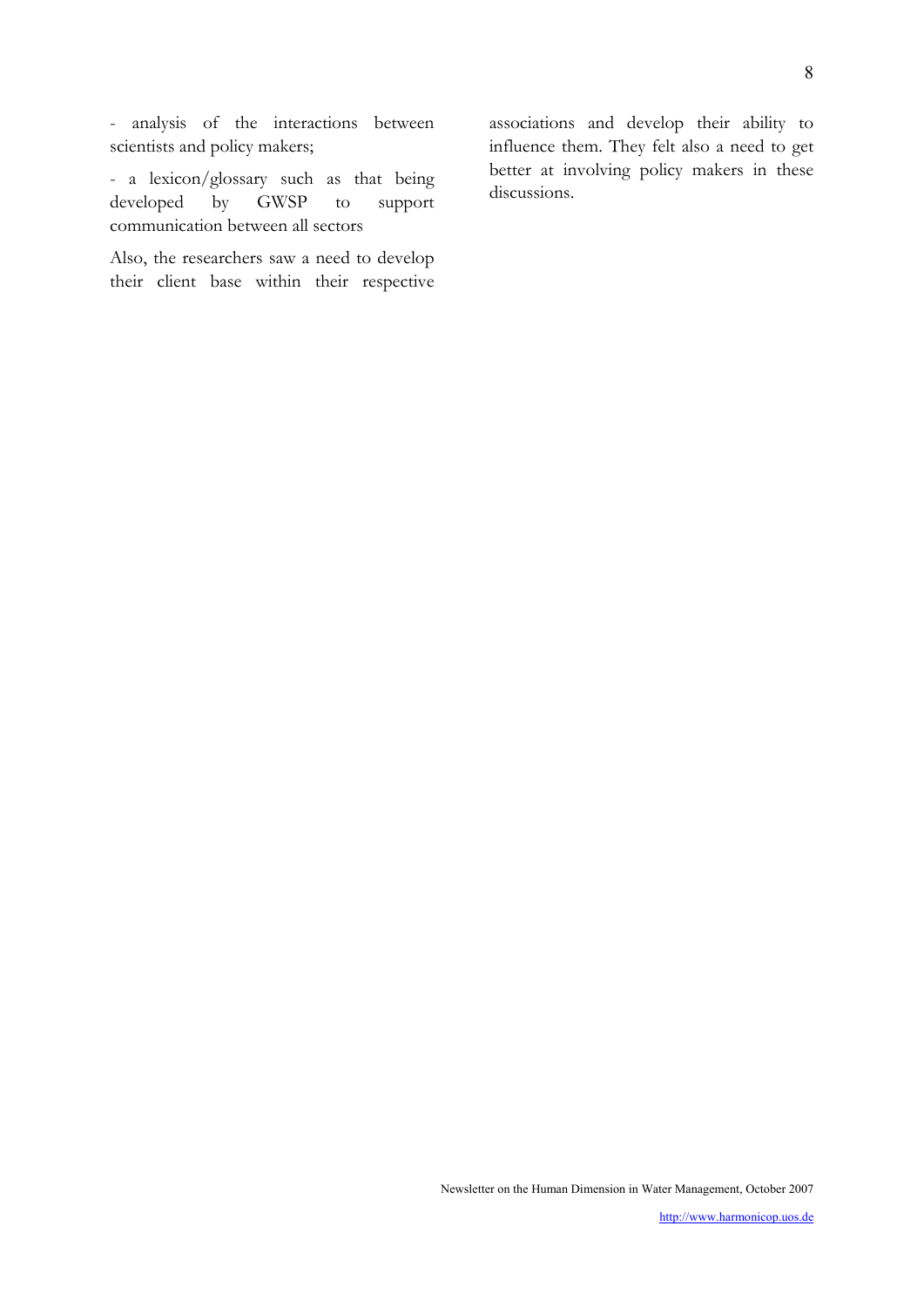# <span id="page-8-0"></span>**List of Projects in the HDWM Cluster**

#### **HarmoniCA – Harmonizing Modelling Tools at Catchment Scale**

#### [http://www.harmoni-CA.info](http://www.harmoni-ca.info/)

The concerted action HarmoniCA will provide guidance on management concepts and ICT tools for river basin management and the implementation of the WFD. Of specific interest for the HDWM cluster is the work package on "Integrated Assessment and the Science Policy Interface" that deals specifically with the involvement of stakeholders in the development of river basin management plans and the representation of socio-economic aspects in river basin management models.



#### **HarmoniCOP – Harmonizing Collaborative Planning**

#### [http://www.harmoniCOP.info](http://www.harmonicop.info/)

The project HarmoniCOP explores stakeholder and public participation and the role of ICT tools in river basin management planning using a social learning perspective. HarmoniCOP aims at improving the conceptual base for stakeholder and public participation and provide practical guidance for the implementation of the European Water FrameworkDirective.

#### **GOUVERNe**

#### **GOUVERNe**

#### [http://www.c3ed.uvsq.fr/c3ed/Gouverne/PresGOa](http://www.c3ed.uvsq.fr/c3ed/Gouverne/PresGOan.html) [n.html](http://www.c3ed.uvsq.fr/c3ed/Gouverne/PresGOan.html)

The project responded to the requirement for integrated systems of information permitting coherent policy and resource management decisions covering water uses in Europe. The project developed and implemented in pilot studies a userbased and scientifically validated Decision Support System (DSS) for the improved management of underground water resources at the catchment and sub-catchment levels.



**SLIM - Social Learning for the Integrated Management and Sustainable Use of Water at EUROMARKET**

<http://www.epfl.ch/mir/euromarket>

#### **Catchment Scale**

#### [http://slim.open.ac.uk](http://slim.open.ac.uk/)

This project develops strategic planning methodologies and social tools for the integrated management of water at catchment or river-basin scale and other "bundles" of natural resources. It emphasizes the importance of processes of social learning for integrated resource management.

#### **AQUALIBRIUM**

#### [www.aqualibrium.de](http://www.aqualibrium.de/)

This project investigates the implications of the increasing deregulation of national water markets, and the fact that more and more private companies are involved in the water market. It aims at giving an overview on the current debates and analyses the various models of involvement and co-operation between the public and the private sector in the EU member states.



#### **FIRMA**

#### <http://firma.cfpm.org/>

This project explored new approaches to improve water resource planning by developing and applying agent-based modelling to integrate physical, hydrological, social and economic aspects of water resource management. Specific emphasis was given to stakeholder participation and participatory model building and scenario development.



**INTERMEDIARIES - New intermediary services and the transformation of urban water supply and wastewater disposal systems in Europe** 

#### http://[www.irs-net.de/intermediaries](http://www.irs-net.de/intermediaries)

This project maps the development of intermediary services and organisations in the water and wastewater sectors, examines how they facilitate the application of new resource-saving technologies and social practices and assesses their impact on the environment, economic efficiency and network management.

The EUROMARKET project studies the likelihood, nature, and forms water liberalisation may take in

Newsletter on the Human Dimension in Water Management, October 2007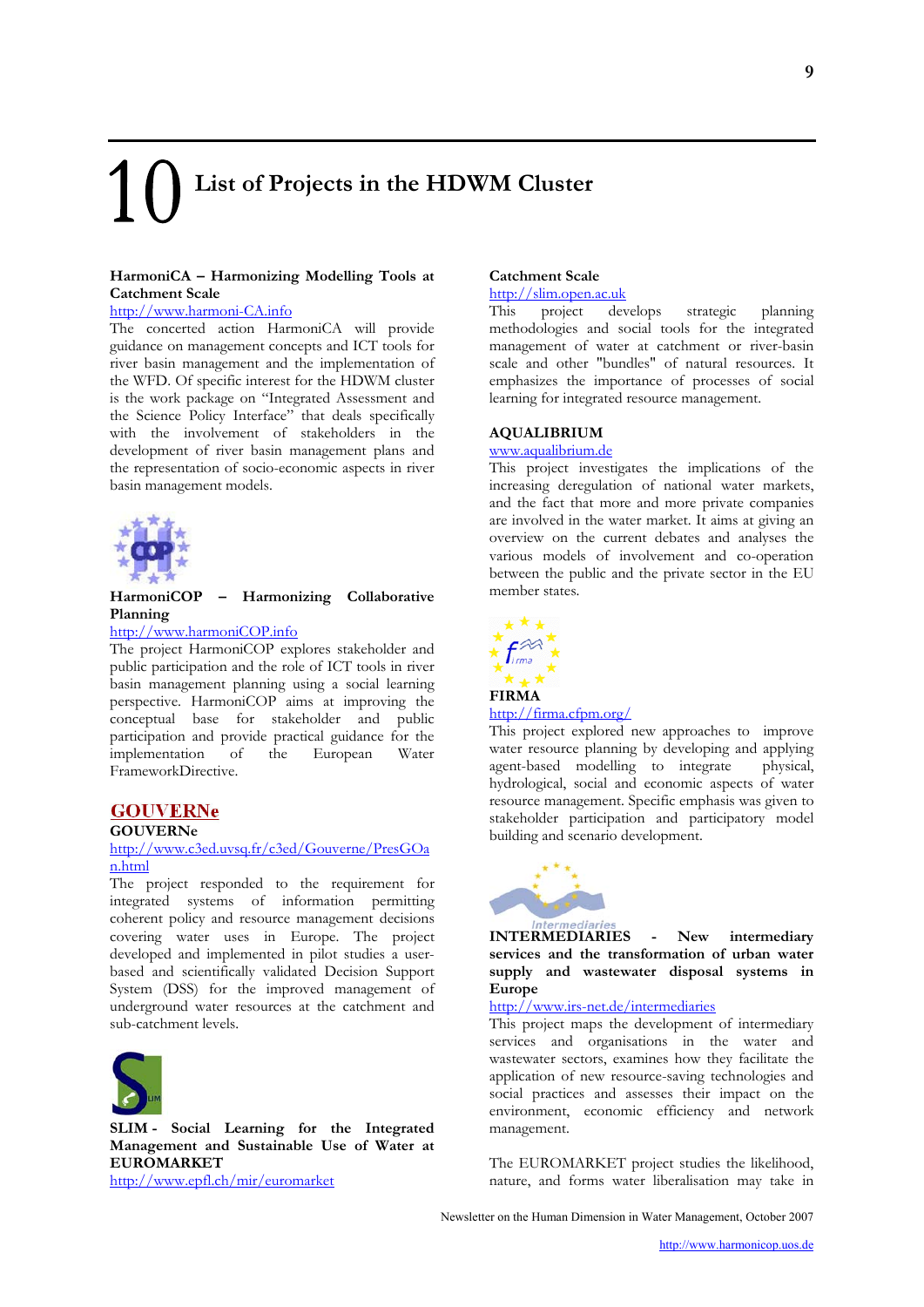Europe in the foreseeable future. This is done by analysing different liberalisation scenarios, depending upon the evolving water markets, the different enterprises' strategies, and the existing enterprises' strategies, and the legislation/regulation both at the national and at the European levels.



#### **MULINO**

#### <http://www.feem.it/web/loc/mulino/index.html>

The MULINO project is developing a Decision Support System for the integrated management of water resources. The system includes a decision software based on multi criteria analysis procedures. This software is being developed in collaboration with representatives from water authorities in Italy, Romania, the UK, Belgium and Portugal, and through these relationships is exploring ways to include stakeholders' preferences in the assessment of a decision problem.



**EUWARENESS** - **European Water Regimes and the Notion of a Sustainable Status**  <http://www.euwareness.nl/>

focuses on the dynamic relationships between conflicting uses of water resources, the regimes under which these uses are managed, and conditions generating regime transitions towards sustainability. Water basin regimes have been studied in six European countries (Netherlands, Belgium, France, Spain, Italy, Switzerland).

More information:<br>Project coordinator: Stefan Kuks Project coordinator: Stefan Kuks Address: University of Twente, P.O. Box 217, 7500 AE Enschede, The Netherlands Email: s.m.m.kuks@cstm.utwente.nl Internet: www.euwareness.nl

#### **ADVISOR**

#### <http://ecoman.dcea.fct.unl.pt/projects/advisor>

ADVISOR aims at the delivery of a set of guidelines to river basin authorities and related EU agencies for the execution of integrated evaluation of projects. The theoretical platform thereby established will support the development of new integrated evaluation methodologies and tools, which will incorporate the state of the art of the latest scientific thinking and assessment tools together with modern participatory, multi-stakeholder decision making processes.



#### **PRINWASS - Barriers and Conditions for the Involvement of Private Capital and Enterprise in Water Supply and Sanitation in Latin America and Africa: Seeking Economic, Social, and Environmental Sustainability**

<http://www.geog.ox.ac.uk/~prinwass/>

The project develops an indicative framework of strategy and processes, expressed by relevant guidelines, for sustainable water supply and sanitation services in developing countries, taking into account the roles of the state (national, regional, and local government levels), civil society (users associations, citizen movements, etc.), market forces (privatized water utilities), and their interrelations (e.g. publicprivate partnerships, other forms of private sector involvement in WSS, etc.)

#### **MERIT - Management of the Environment and Resources using Integrated Techniques**  <http://merit-eu.net/>

The aim of MERIT is to develop a water resource management methodology to help engage the stakeholder in the decision making process. Bayesian networks are being used as tool to help the decision maker by using input from stakeholders to design and construct the networks. A range of participatory techniques are being developed to facilitate the engagement process.



**AQUADAPT - Strategic Tools to Support Adaptive, Integrated Water Resource Management under Changing Utilisation Conditions at Catchment Level: A Coevolutionary Approach** 

<http://www.aquadapt.net/>

The overall aim of the Aquadapt project is to generate knowledge which supports the strategic planning and management of water resources in semiarid environments at catchment level under changing supply/demand patterns.

**TiGrESS - Time-Geographical Approaches to Emergence and Sustainable Societies**  <http://www.riks.nl/projects/TiGrESS>

10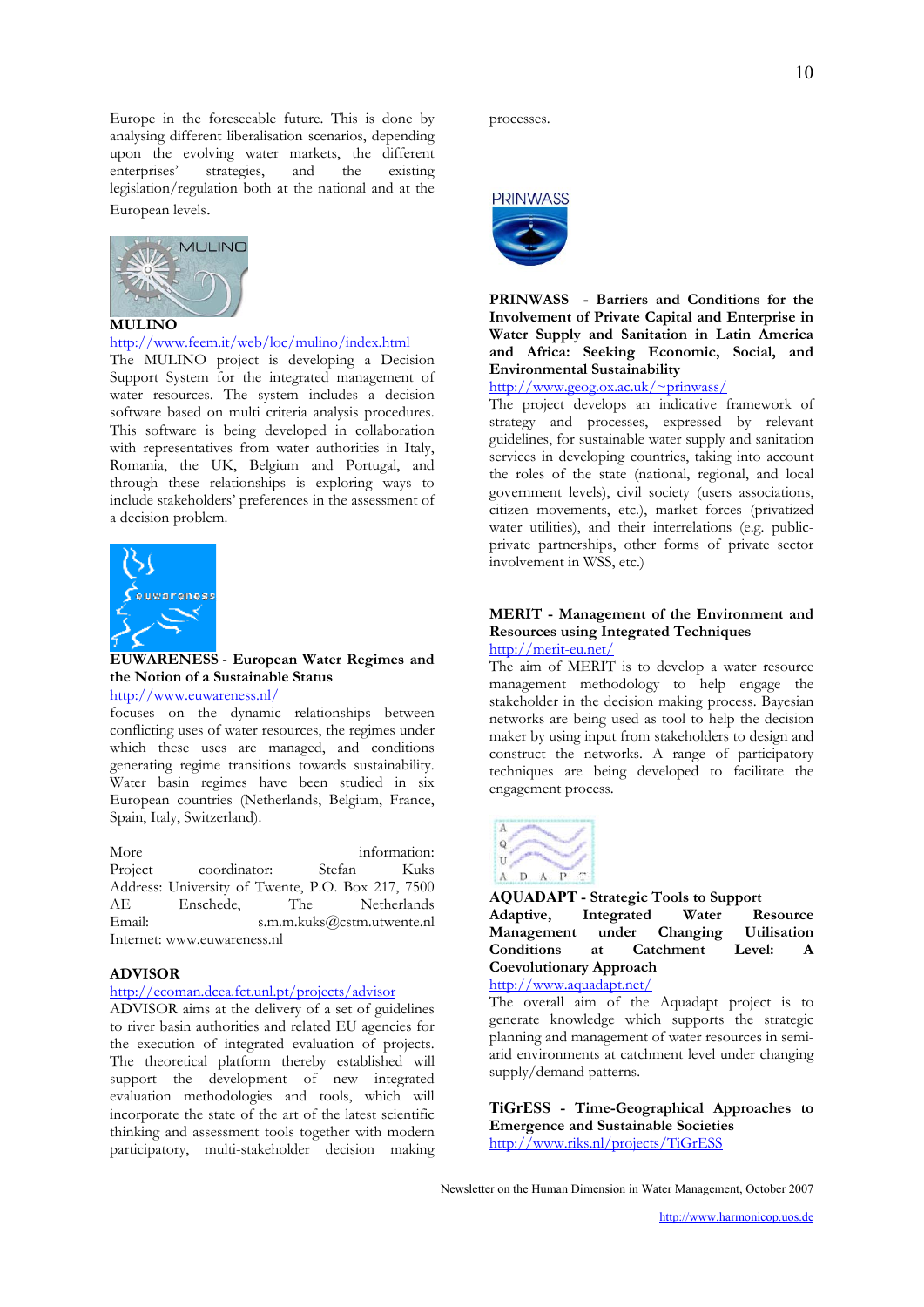The aim of the TiGrESS project is to improve the methodology for understanding humanfor understanding humanenvironmental interactions on the basis of three regional case studies.



**MANTRA East - The Integrated Strategies for the Management of Transboundary Waters on the Eastern European Fringe - the pilot study of Lake Peipsi and its drainage basin** 

[http://www.mantraeast.org](http://www.mantraeast.org/)

The aim of the MANTRA East Project is to analyze and develop strategic planning methodologies and scientific tools for integrated water management in transboundary water basins following the requirements of the EU Water Framework Directive. The project's special geographical focus is on transboundary water basins located on the existing and future borders of the European Union.



#### **NeWater- New Approaches to Adaptive Water Management under Uncertainty [www.newater.info](http://www.newater.info/)**

 NeWater identifies key elements of current water management regimes and investigates their<br>interdependence. Research is focused on interdependence. Research is focused on transformation processes of these elements in the transition to adaptive integrated water resources management.



**River Dialogue - Empowerment and Awareness Building in River Basin Management Through** 

#### **Focus Groups and Citizens Juries**  [http://www.riverdialogue.org](http://www.riverdialogue.org/)

River Dialogue is aimed at identifying the best approaches to increase public participation in implementation of the EU Water Framework Directive, including preparation and implementation of river basin management plans. The project will practically test two specific participatory methods of citizens' involvement – focus groups and citizens' juries.

#### **WASAMED – Water Saving in Mediterranean Agriculture**

#### <http://wasamed.iamb.it/>

WASAMED is to establish a platform for effective Mediterranean communication and debate on water saving in agriculture, contributing to improved management of limited water resources and sustainable development in the Mediterranean Region.



#### [www.aquastress.net](http://www.aquastress.net/)

AquaStress is delivering interdisciplinary methodologies enabling actors at different levels of involvement and at different stages of the planning process to mitigate water stress problems. Aquastress adopts a Case Study - stakeholder driven approach and is organised in three phases; (i) characterisation of selected reference sites and relative water stress problems, (ii) collaborative identification of preferred solution options, (iii) testing of solutions according to stakeholder interests and expectations.